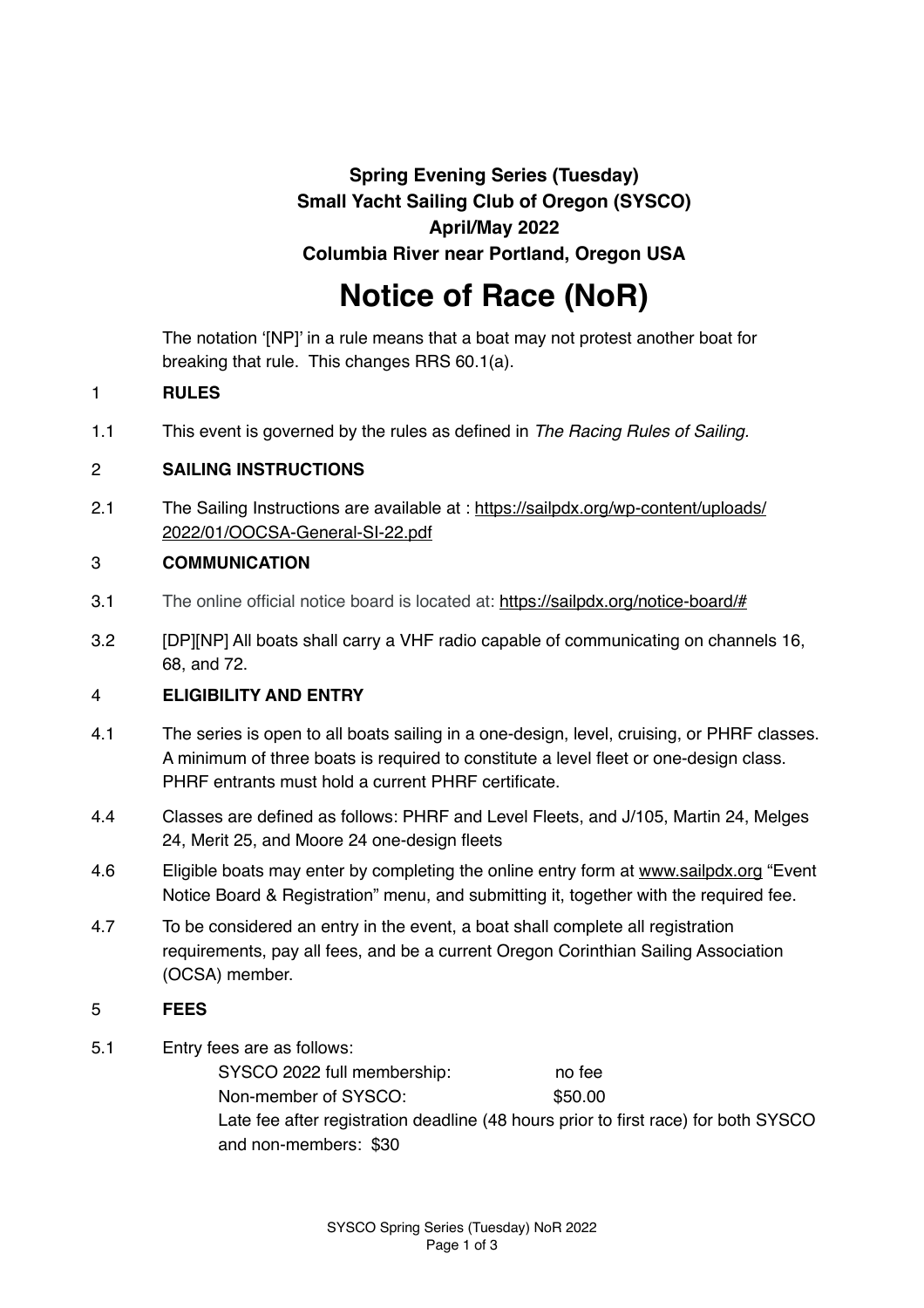5.2 Other fees: No other SYSCO fees. As noted above entries must be members of OCSA, which includes a membership fee. See: [www.sailpdx.org](http://www.sailpdx.org).

# 6 **SCHEDULE**

- 6.1 Registration: Deadline, Sunday, April 17, 1830 PDT
- 6.3 Dates of racing: April 19, 26, May 3,10,17,24 [Six (6) Tuesday evenings]
- 6.4 Number of races: Scheduled: One (1) Maximum: Two (2)
- 6.5 The scheduled time of the warning signal for each day is 18:30 PDT.

# 7 **EQUIPMENT INSPECTION**

7.1 Each boat racing PHRF shall produce or verify the existence of a valid PHRF certificate.

#### 8 **VENUE**

8.1 The Racing Areas for this series are specified in the Sailing Instructions Provision 7.

#### 9 **COURSES and MARKS**

- 9.1 The Courses for this series are specified in the Sailing Instructions Provision 8.
- 9.2 The Marks for this series are specified in the Sailing Instructions Provision 9.

#### 10 **PENALTY SYSTEM**

10.1 The penalty system is described in the Sailing Instructions.

# 11 **SCORING**

11.1 The Scoring for this series are specified in Sailing Instructions provision 15.

# 12.1 **RISK STATEMENT**

12.1 RRS 3 states: 'The responsibility for a boat's decision to participate in a race or to continue to race is hers alone.' By participating in this event each competitor agrees and acknowledges that sailing is a potentially dangerous activity with inherent risks. These risks include strong winds and rough seas, sudden changes in weather, failure of equipment, boat handling errors, poor seamanship by other boats, loss of balance on an unstable platform and fatigue resulting in increased risk of injury. **Inherent in the sport of sailing is the risk of permanent, catastrophic injury or death by drowning, trauma, hypothermia or other causes.**